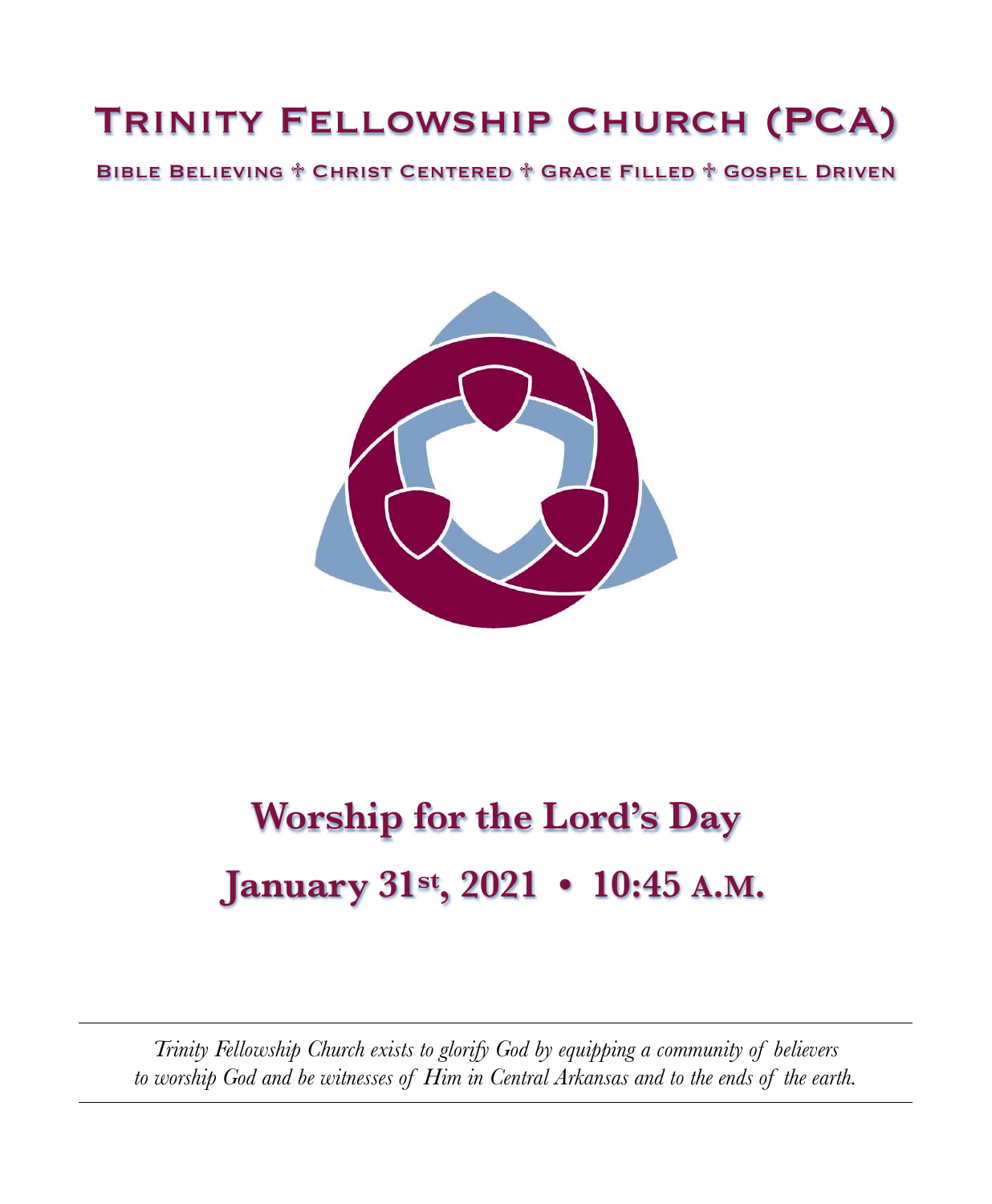### **PREPARATION FOR WORSHIP**

*"Behold, what I have seen to be good and fitting is to eat and drink and find enjoyment in all the toil with which one toils under the sun the few days of his life that God has given him, for this is his lot."*

– Ecclesiastes 5:18

Money will never satisfy those who love money, who make acquiring riches their chief purpose in life. Such individuals will always want more. Pursuing wealth as one's chief end cannot provide lasting satisfaction. The Preacher is not making an absolute statement that those who live in great material prosperity are never, under any circumstance, able to enjoy it. Rather, he commends finding joy in the very work that leads to that prosperity. It is a good thing to find enjoyment in our toil.

This bit of wisdom provides a helpful corrective to a prevailing attitude toward labor in our culture. From songs that proclaim, "everybody's working for the weekend," to bumper stickers that state, "I say we fish five days and work two days every week," popular culture sends us the message that says work is pure drudgery and that we should maximize our leisure time. While we should never discount the thorns and thistles that attend all of our labor in this fallen world, the aforementioned message about work and leisure cannot be found in Scripture. We were commissioned to work before the fall into sin, and it is in working that we find much of our purpose in life. Work is not an evil to be avoided but a gift from the Lord to be embraced.

How do we turn labor from drudgery to delight? Part of the answer has to be found in Paul's call that we "work heartily, as for the Lord and not for men." The yoke of Christ is easy and His burden is light, so if we do our work unto Him, we will find Him lightening our load. We will find abiding joy in our hearts in even the most difficult working environments. Matthew Henry comments, "Those that cheerfully use what God has given them thereby honor the giver, answer the intention of the gift, act rationally and generously, do good in the world, and make what they have turn to the best account, and this is both their credit and their comfort." If we would honor the Lord in all things, then we must endeavor to rejoice in our labor. By His Spirit, He will grant us peace and contentment when we seek Him.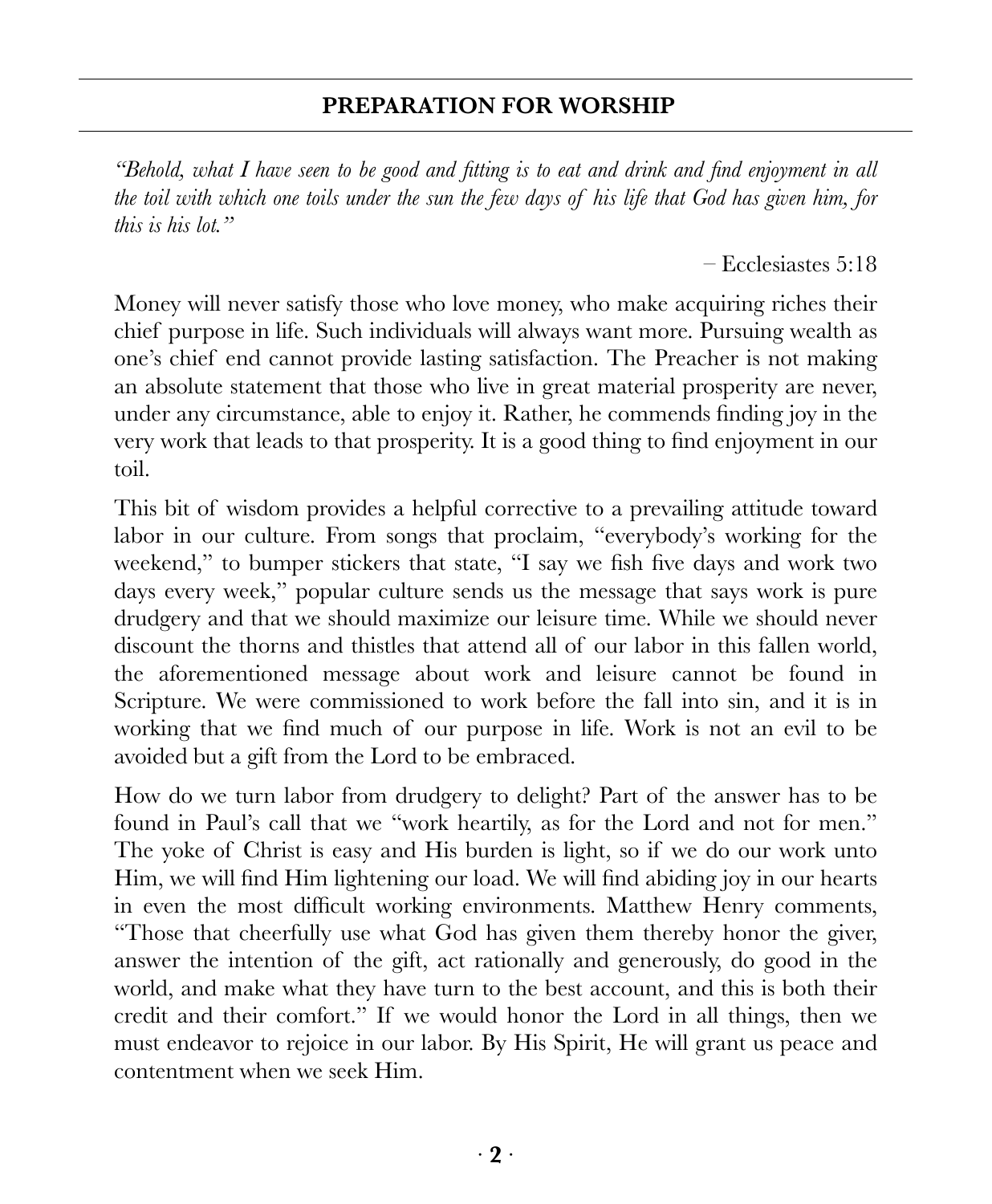## ∙ **3** ∙

## Celebration *of* Worship

#### **Greeting and Announcements**

#### **Prelude**

*During this time, be prayerful and reverent in preparation for the worship of our holy God in His sanctuary. (Please silence all phones and electronic devices.)*

Leader: *Unless the LORD builds the house, those who build it labor in vain. It is in vain that you rise up early and go late to rest, eating the bread of anxious toil; for he gives to his beloved sleep.* 

> *Blessed is everyone who fears the LORD, who walks in his ways! You shall eat the fruit of the labor of your hands; you shall be blessed, and it shall be well with you.*

### **♱ Hymn of Praise All Glory Be to Christ**

# **♱Prayer of Invocation**

Leader: *What is the tenth commandment?*

Unison: The tenth commandment is, "You shall not covet your neighbor's house; you shall not covet your neighbor's wife, or his male servant, or his female servant, or his ox, or his donkey, or anything that is your neighbor's."

### **♱ Call to Worship Psalm 127:1–2; 128:1–2**

## Hymns of Grace *N*<sup>0</sup> 133

## **Reading of the Law Westminster Shorter Catechism, 79–81**

<sup>♱</sup> Please stand, as able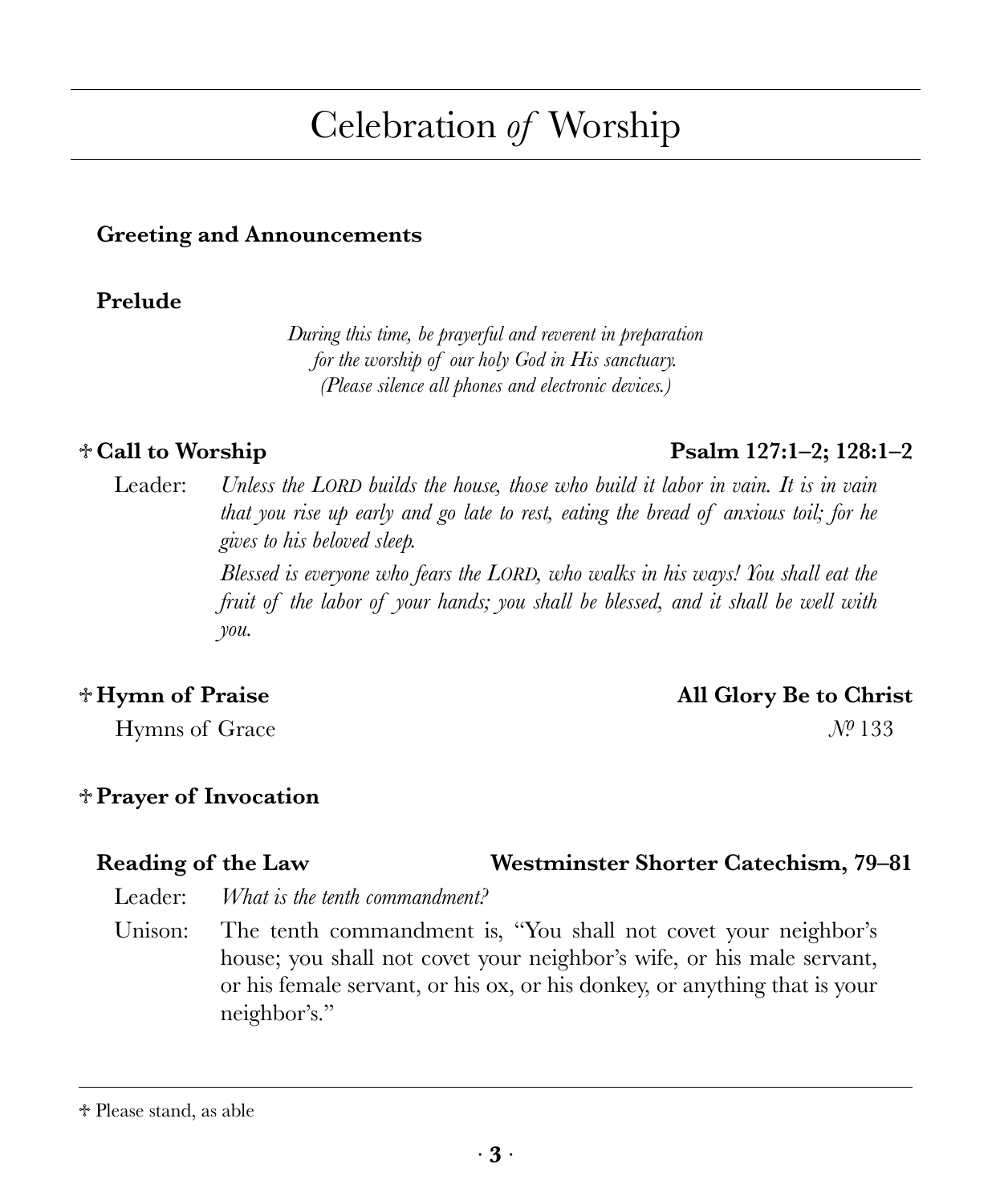Leader: *What is required in the tenth commandment?*

Unison: The tenth commandment requires full contentment with our own condition, with a right and charitable frame of spirit toward our neighbor, and all that is his.

Leader: *What is forbidden in the tenth commandment?*

Unison: The tenth commandment forbids all discontentment with our own estate, envying or grieving at the good of our neighbor, and all inordinate motions and affections to anything that is his.

#### **Call to Confession 1 Timothy 6:6–8**

Leader: Godliness with contentment is great gain, for we brought nothing into the world, *and we cannot take anything out of the world. But if we have food and clothing, with these we will be content.*

#### **Corporate Prayer of Confession** *Praying through the Ten Commandments*

Unison: Father God, every good and perfect gift comes from above. And you have graciously poured out more than we could possibly imagine. You have given us this beautiful creation to subdue and cultivate. You have given us your word to sustain us and change us. You have given us your son and your spirit to give us life and hope. You have provided for our daily needs, and you have gone to make a place for us. And yet despite your lavish generosity, we simply want more. We fill our minds with the things that we don't have, instead of gratefully living in the grace of what we have been given. We delude ourselves that just one more item, one more experience, one more person will bring peace and contentment that can only be found in you. Please restore unto us the joy of our salvation. Kindly give to us a profound rest in what you have done for us in Jesus. Help us desire to know the giver, instead of getting lost in the gifts. In Jesus' name, Amen.

#### **Assurance of Pardon Hebrews 13:5–6**

Leader: *Keep your life free from love of money, and be content with what you have, for he has said, "I will never leave you nor forsake you." So we can confidently say, "The Lord is my helper; I will not fear; what can man do to me?"*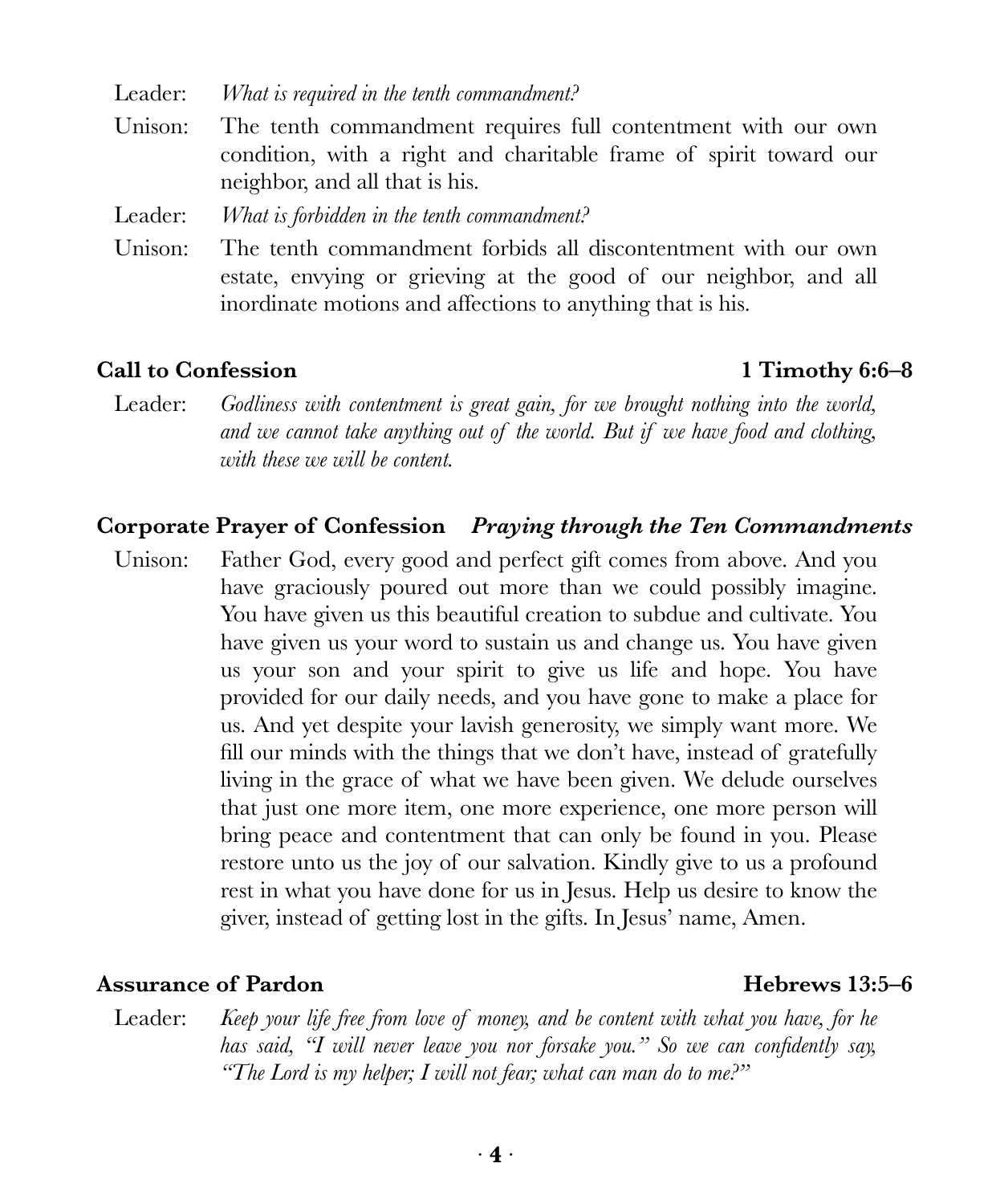#### **♱ Hymn of Trust Psalm 23**

Hymns of Grace *N*<sup>0</sup> 168

#### **Prayers of the People**

*God calls us to be a praying people. Let us join in prayer, offering our praise, thanksgiving, and intercession to God.*

#### **Offertory**

*Our offering is an act of worship in which we express our gratitude and reliance on God. For those of you who are guests with us today, giving is not obligatory. We are eager to share with you more about our church and its ministry and to invite you to participate with us as you are called by God. Tithes and offerings may be placed in the plates in the narthex, or you may give online at [trinityfellowshippca.org/give](https://trinityfellowshippca.org/give), or by texting GIVE to 501-456-4896.*

#### **♱Doxology**

Hymns of Grace *Nº* 440

Praise God, from whom all blessings flow; Praise Him, all creatures here below. Praise Him above, ye heav'nly host; Praise Father, Son and Holy Ghost. Amen.

#### **♱Prayer of Dedication**

**Reading of Scripture Ecclesiastes 5:8–6:12**

ESV Pew Bible *pp.* 555–556

#### **Sermon "Gifts for Today"**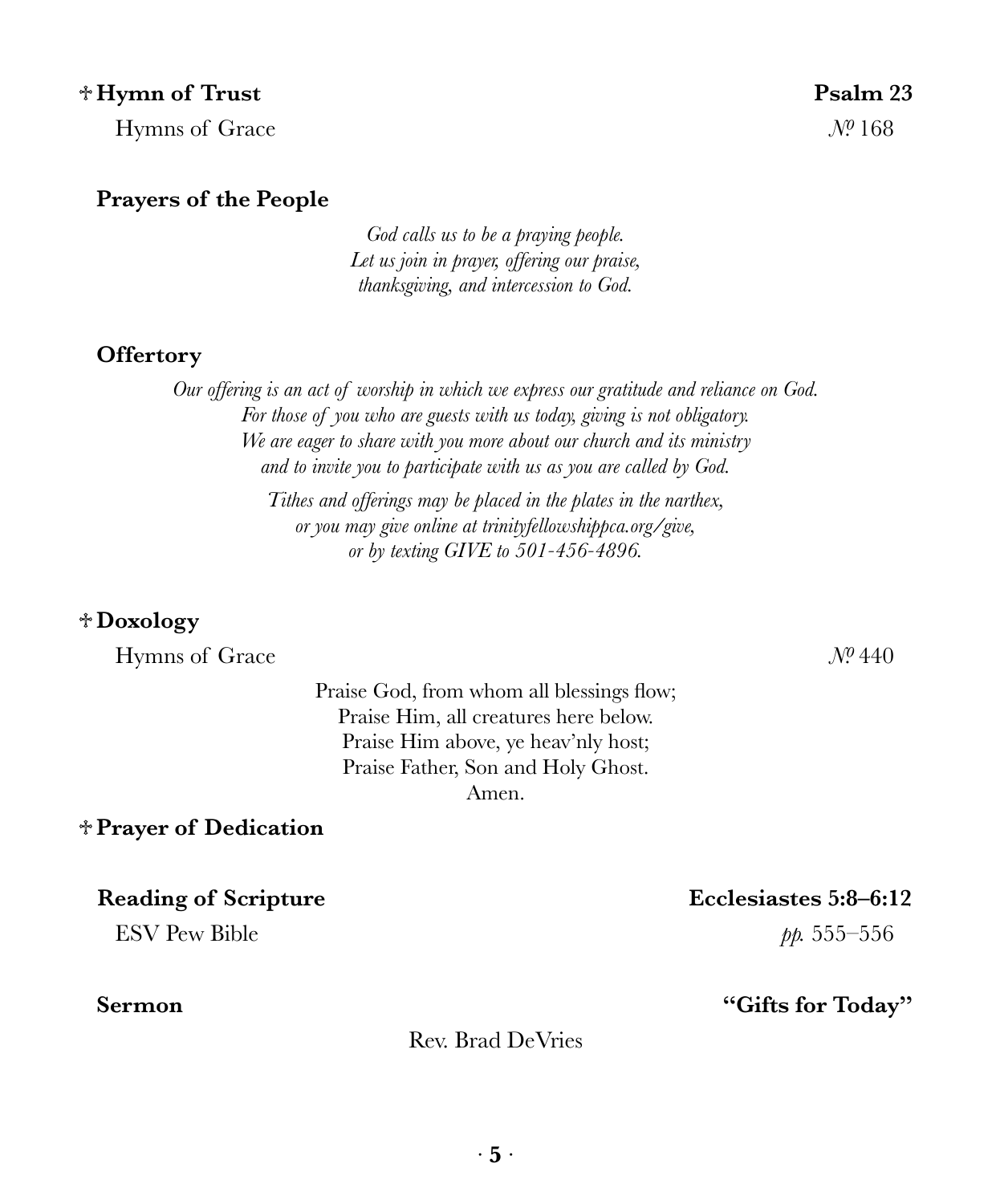#### **♱ Hymn of Response Be Thou My Vision**

# Hymns of Grace *N*<sup>0</sup> 176

### **♱Benediction**

| Leader: Go into the world: dance, laugh, sing and create.         |
|-------------------------------------------------------------------|
| People: We go with the assurance of God's blessing.               |
| Leader: Go into the world: risk, explore, discover, and love.     |
| People: We go with the assurance of God's grace.                  |
| Leader: Go into the world: believe, hope, struggle, and remember. |
| People: We go with the assurance of God's love. Thanks be to God! |

### **Postlude**

*As you leave the sanctuary today, may you know the hope to which God has called you, experience the riches of his glorious inheritance in the saints, and trust his incomparably great power for us who believe.* 

*Please help us love our community by recycling your unneeded bulletins as you leave. A recycling bin is located by the door in the narthex.*

We are scheduled to celebrate the Lord's Supper next Sunday. Let us therefore follow Paul's admonition in 1 Corinthians 11:27–29 to partake of the Lord's Supper in a worthy manner by examining ourselves before the Lord. The Westminster Shorter Catechism states, "It is required of them that would worthily partake of the Lord's Supper, that they examine themselves of their knowledge to discern the Lord's body, of their faith to feed upon Him, of their repentance, love, and new obedience; lest, coming unworthily, they eat and drink judgment to themselves."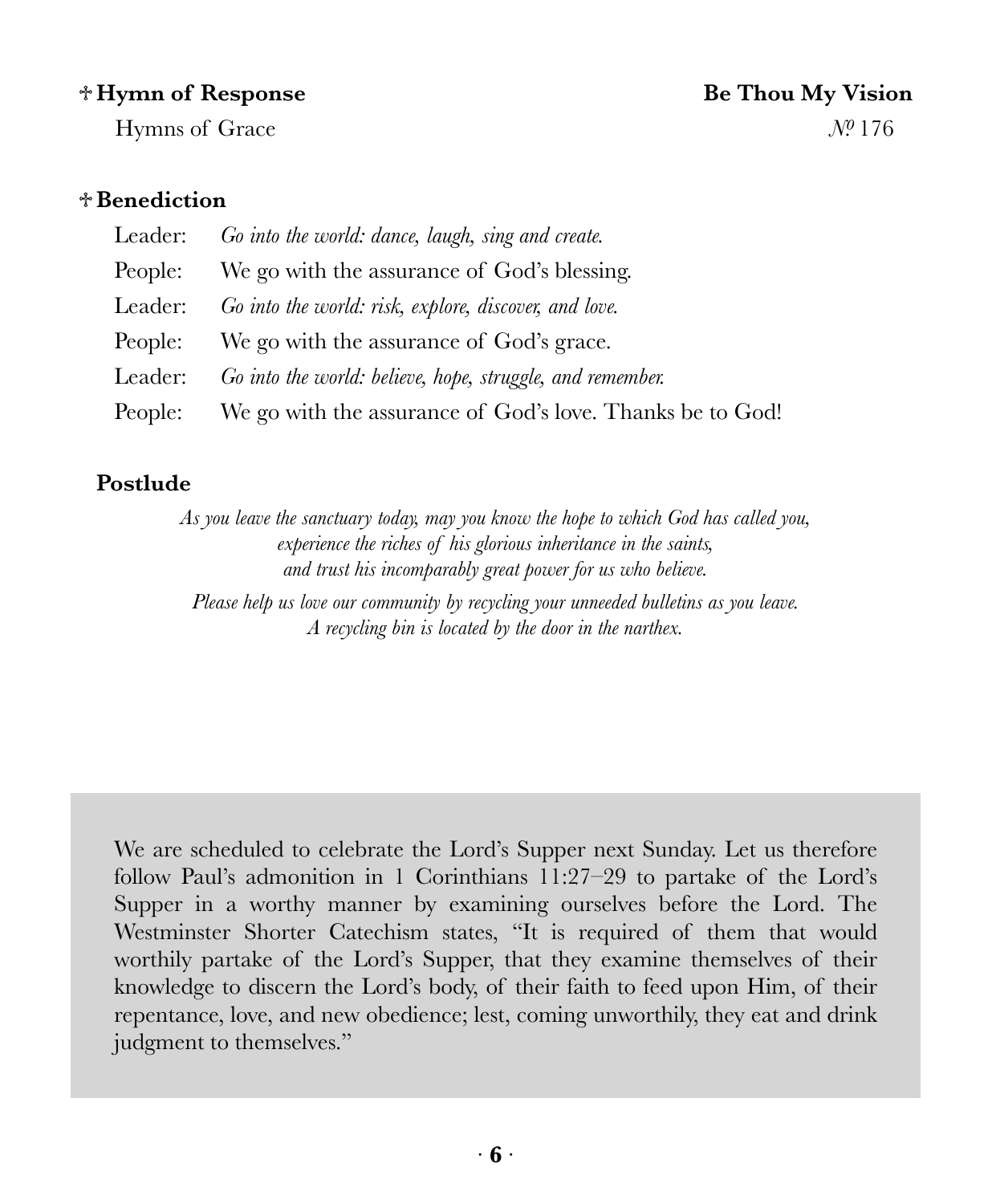## **ANNOUNCEMENTS**

**Prayer and Praise Service**  $\triangleright$  There will be a Prayer and Praise Service tonight at 5:00 P.M.

**Virtual Missions Conference ‣** Plan to join us on the weekend of February 19th for food, fellowship, prayer, and reflection on the mission of the church. We will host a watch party for content provided by MTW, hear from supported missionaries, and consider the great privilege of partnering in God's mission to grow his kingdom. This is a free event, but we will be asking for volunteers to help with food and children's activities. A schedule for the weekend can be found in the February Newsletter.

**RYM Summer Conferences ‣** Church registration for the summer RYM youth conferences opens tomorrow. If you are interested in going, please let Heath know today. Conferences offered are:

High School Colorado June 14th–19th *8th–12th Grade*

High School Florida July 5th–9th *8th–12th Grade*

Middle School Texas August 3rd–7th *5th–8th Grade*

#### ❖

Women's Bible Study  $\triangleright$  The Women's Bible Study meets weekly on Wednesdays at the church. The morning group meets at 9:30 and the evening group meets at 6:30. Contact Katie DeVries for more information.

**Men's Prayer Group**  $\triangleright$  The Men's Prayer Group meets weekly on Thursdays at 6:00 A.M. at the church. Contact Ron Plate for more information.

**Men's Zoom Group**  $\triangleright$  The Men's Zoom Group meets weekly on Thursdays at 12:00 P.M. via Zoom. Contact Brad DeVries for more information.

For a complete listing of activities within the life of the church, visit [trinityfellowshippca.org/calendar](https://trinityfellowshippca.org/calendar)